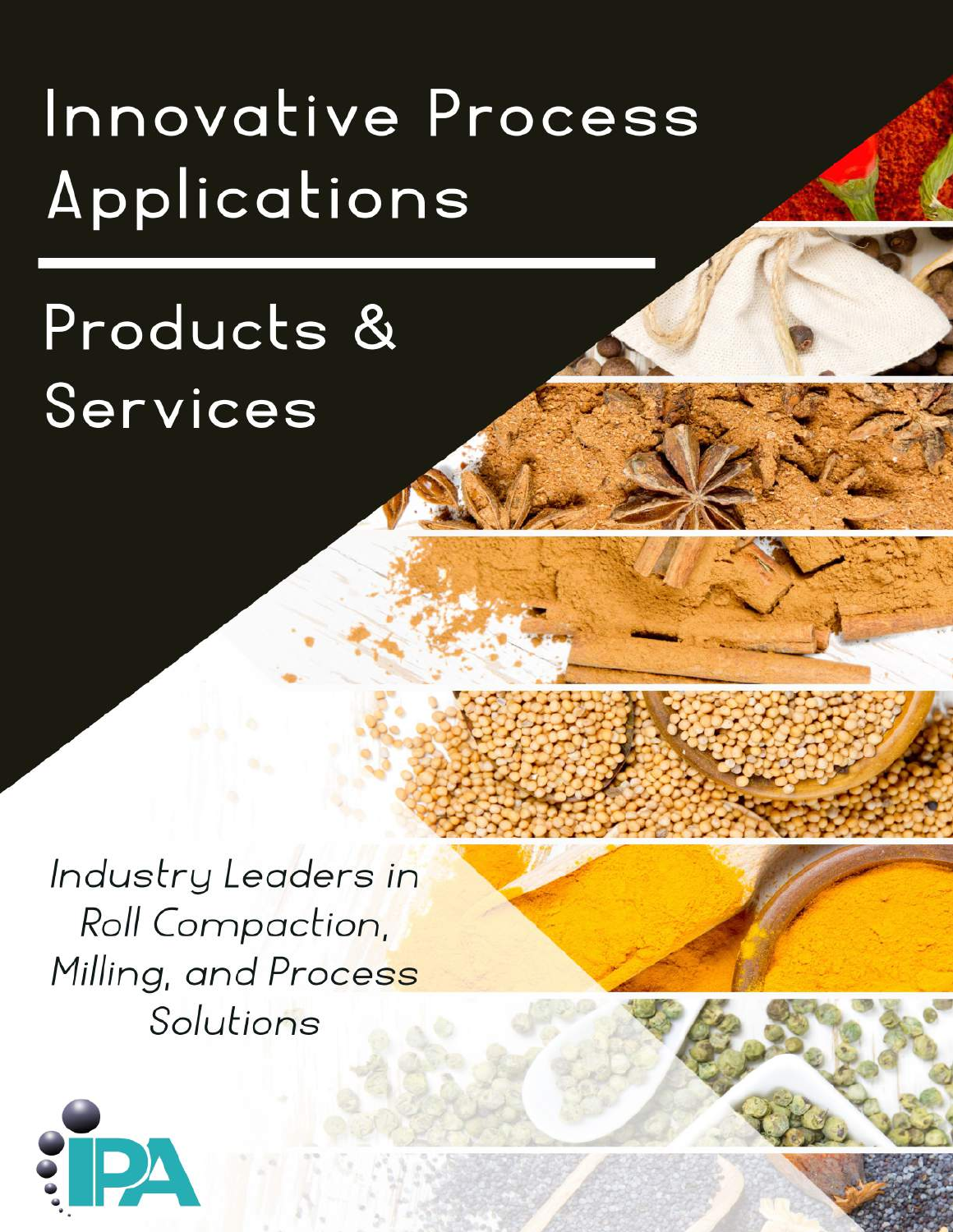

# **INNOVATIVE PROCESS APPLICATIONS**

## **IPA's Story.**

IPA was established as a company to pick up where others left off; filling a void within the industrial, nutraceutical, and pharmaceutical market.

As our own company of former Fitzpatrick employees, we are now able to use a lean manufacturing approach in designing roller compaction systems and size reduction equipment. Our team has extensive experiential knowledge in contract manufacturing, equipment refurbishing, and aftermarket support.

IPA distinguishes itself from competitors by working directly with your design team in order to meet specific design requirements, and produce custom engineered equipment.

#### *Jerry Cain, President*:

Two years as an independent consultant and more than 25 years experience with material processing. Sold, installed, and commissioned roll compaction systems globally.

*Mike Stachowicz, Chief Engineer:* Over 25 years of machine design experience and 5 years as head R&D Engineer for Fitzpatrick.

*John Stoch, General Manager:*  Over 25 years experience in equipment manufacturing, assembly and procurement.

## **Capabilities.**

#### **Products & Services**

- Turnkey Roll Compaction Systems complete with recycle and PLC controls
- Size Reduction Equipment new & improved equivalents available
	- Non-dairy and USDA Dairy Construction
- Contract Manufacturing
- Lab Testing two complete roll compaction systems
- Electrical Engineering for PLC Upgrades
- On-site Trouble Shooting
- Machining and Fabrication Expertise
- \*Recondition Compactors & Mills
- \*Spare Parts
	- \* Specializing in Fitzpatrick *ChilsonatorsTM* & *FitzmillsTM*

## **Customer Service.**

Customer Support is one of IPA's highest priorities, understanding many companies operate 24/7 and require timely, professional, and reliable assistance. IPA offers a spare parts contract, expedited delivery, and on-site trouble shooting in order to minimize loss in production.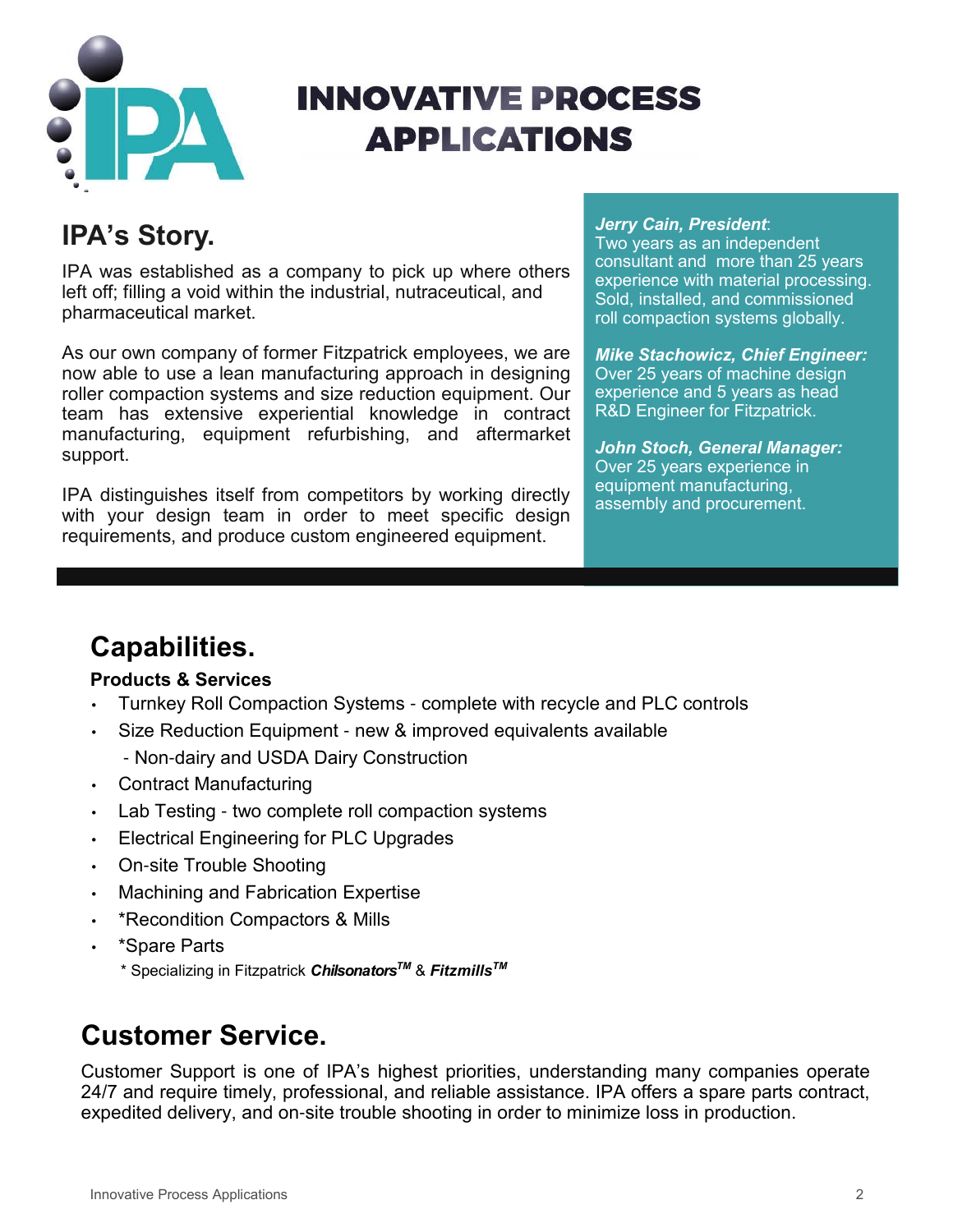# **DRY GRANULATION IPA ROLLER COMPACTOR**



### *The Purpose of Roll Compaction:*

- Increase bulk density of powder
- Produce a uniform particle size
- Improve flow properties
- Minimize dust exposure to operators/ environment, and reduce losses & clean-up

IPA Roller Compactors are turnkey and suited for industrial, nutraceutical, and pharmaceutical applications. This compactor features a desired twin feed screw design with capability to independently adjust feed rate and deaeration.

Specifically, the HFS controls system throughput while the VFS controls pre-compression of the material into the rolls. The twin feed screw design maintains lower system operating temperatures and is ideal for processing a wide range of materials. Additionally, it is proven to be exceptionally efficient with lighter bulk density powders containing large amounts of air.

|                                         |                                                          | <b>Capacity Range - Maximum Thru Rolls</b> |                                                          |              |                                        |       |                                                          |             |
|-----------------------------------------|----------------------------------------------------------|--------------------------------------------|----------------------------------------------------------|--------------|----------------------------------------|-------|----------------------------------------------------------|-------------|
| Roll<br><b>Compactor</b><br><b>Size</b> | Feed $\rho$ 0.5 g/cc<br>Compact $\rho$ 1.2<br>$q$ / $cc$ |                                            | Feed $\rho$ 1.0 g/cc<br>Compact $\rho$ 2.0<br>$q$ / $cc$ |              | <b>Maximum</b><br><b>Roll Pressure</b> |       | <b>Compactor Overall</b><br><b>Dimensions</b><br>(LxWxH) |             |
|                                         | <b>Pounds</b>                                            | <b>Kilos</b>                               | <b>Pounds</b>                                            | <b>Kilos</b> | Ibs/in                                 | kn/cm | inch                                                     | cm          |
| <b>4Lx10D</b>                           | 1,275                                                    | 580                                        | 2,100                                                    | 955          | 19,625                                 | 34.4  | 100x90x85                                                | 250x225x210 |
| <b>7Lx10D</b>                           | 2,125                                                    | 966                                        | 3,520                                                    | 1,600        | 11,850                                 | 20.7  | 100x95x90                                                | 250x230x225 |
| <b>8Lx12D</b>                           | 3,180                                                    | 1,445                                      | 5,295                                                    | 2,405        | 14,125                                 | 24.7  | 140x77x95                                                | 355x195x240 |
| 12Lx12D                                 | 4,775                                                    | 2,170                                      | 7,950                                                    | 3,614        | 9,420                                  | 16.5  | 150x95x95                                                | 380x230x240 |
| 12Lx16D                                 | 9,214                                                    | 4,188                                      | 15,360                                                   | 6,982        | 16,750                                 | 29.3  | 160x150x100                                              | 400x380x255 |
| 12Lx20D                                 | 14,325                                                   | 6,511                                      | 23,880                                                   | 10,855       | 26,170                                 | 45.8  | 160x150x100                                              | 400x380x255 |
| <b>16Lx20D</b>                          | 19,610                                                   | 8,914                                      | 32,680                                                   | 14,855       | 19,625                                 | 34.4  | 160x160x100                                              | 400x400x255 |
|                                         |                                                          | <b>Capacity Range is Product</b>           |                                                          |              |                                        |       |                                                          |             |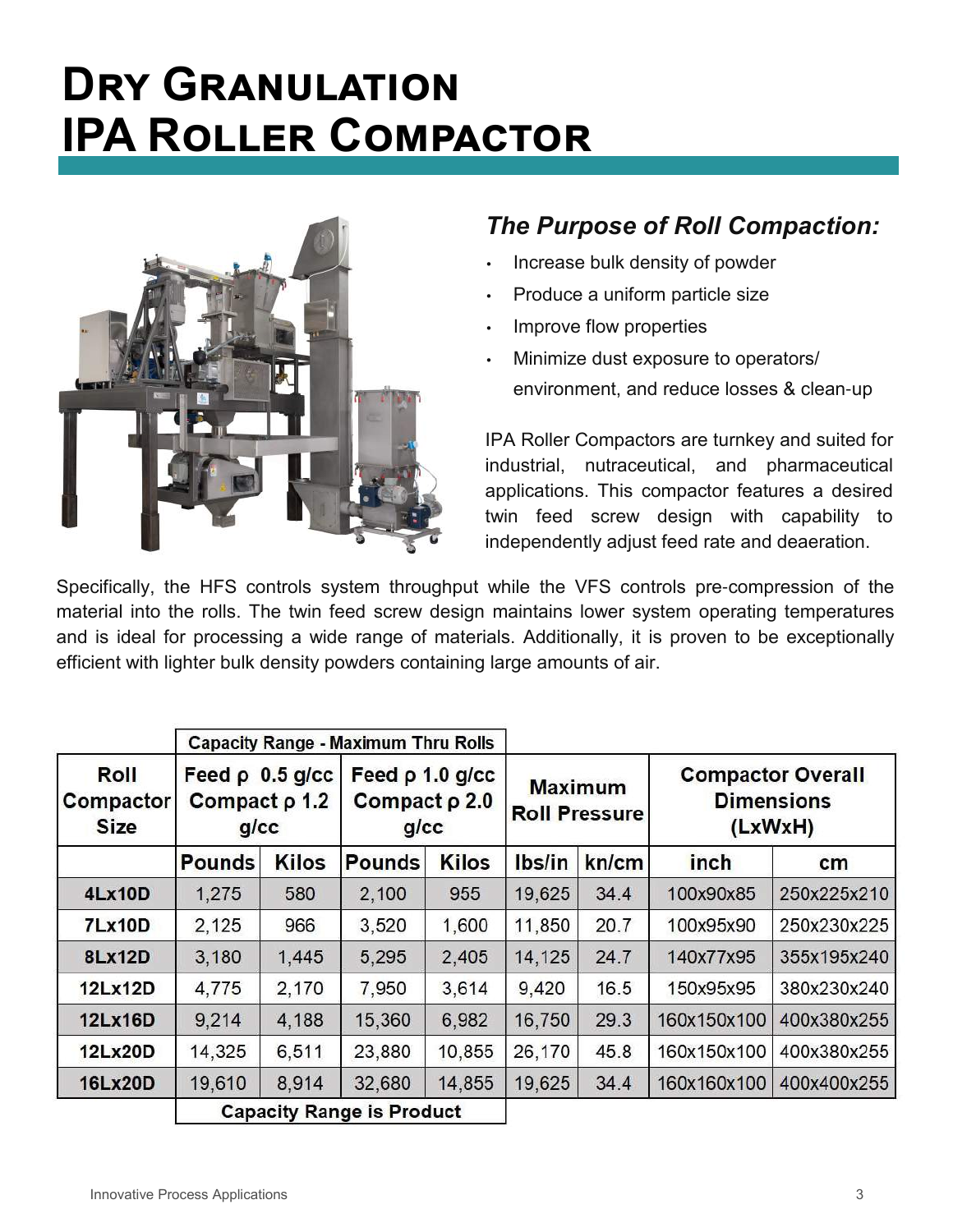# **SIZE REDUCTION EQUIPMENT IPA MILL**

### *Benefits*

- Simplistic Engineering Design
- Universal base to meet Industrial, Pharma, & Nutra standards
- Streamline Chamber Mount
- Wash Down Duty Drive
- Maintenance Considerations:
	- **\*** Removable Pulleys (In-Field)
	- **\*** Designed for Water Run-Off

The IPA Mill is built for companies who want robust performance and durability, but with a modern and economical design. IPA's innovative approach uses a simple engineering design without compromising the original function of this industry "Workhorse."



| <b>Mill Size</b> | Competitive<br>Model | Rotor<br><b>Diameter</b> | <b>Mill Speed</b><br>Ratio | <b>Capacity Range</b><br>(0.079" - 0.25" RH<br>Screen) | <b>Scale Up</b><br>Factor | <b>Mill Overall</b><br><b>Dimensions</b><br>(LxWxH) |
|------------------|----------------------|--------------------------|----------------------------|--------------------------------------------------------|---------------------------|-----------------------------------------------------|
|                  |                      | inch / cm                | Ratio                      | lbs/hr / kgs/hr                                        | Ratio                     | inch / cm                                           |
| <b>PM6X15</b>    | D <sub>6</sub> A     | $10.5$ in                |                            | 400 - 1500 lbs/hr                                      |                           | 59x39x63 in                                         |
|                  |                      | 26.7 cm                  | 1,0                        | 180 - 680 kgs/hr                                       | 1.0                       | 150x100x160 cm                                      |
| <b>M6X15</b>     | DASO <sub>6</sub>    | 10.50                    |                            | $400 - 1500$                                           |                           | 39x30x64                                            |
|                  |                      | 26.67                    | 1.0                        | $180 - 680$                                            | 1.0                       | 100x75x160                                          |
| M12x15           | DKAS012              | 10.50                    |                            | $960 - 3600$                                           | 2.4                       | 42x36x73                                            |
|                  |                      | 26.67                    | 1.0                        | 435 - 1635                                             |                           | 105x90x185                                          |
| M8x22            | FASO <sub>8</sub>    | 14.375                   | 0.743                      | 720 - 2700                                             | 1.8                       | 61x36x63                                            |
|                  |                      | 36.51                    |                            | $325 - 1225$                                           |                           | 155x90x160                                          |
| M12x22           | <b>FASO12</b>        | 14.375                   | 0.743                      | 1120 - 4200                                            | 2.8                       | 61x40x63                                            |
|                  |                      | 36.51                    |                            | $510 - 1910$                                           |                           | 155x100x160                                         |
| M20x22           | <b>FASO20</b>        | 14.375                   | 0.743                      | 1960 - 7350                                            |                           | 63x49x85                                            |
|                  |                      | 36.51                    |                            | 890 - 3340                                             | 4.9                       | 160x125x215                                         |
| M30x28           | <b>HASO30</b>        | 17.25                    | 0.609                      | 3600 - 13500                                           | 9.0                       | 77x69x70                                            |
|                  |                      | 43.82                    |                            | 1635 - 6135                                            |                           | 195x175x178                                         |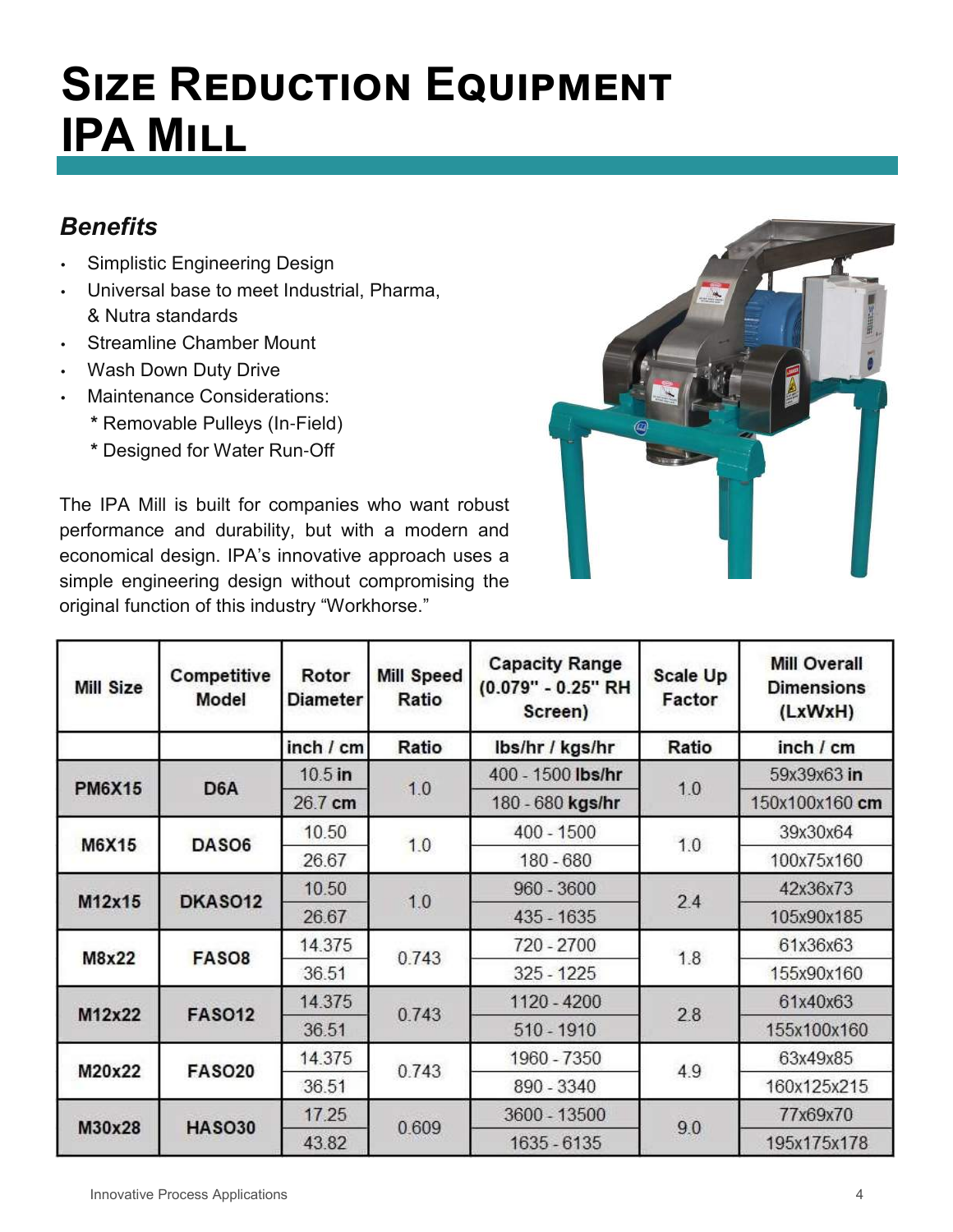# **SPARE PARTS & EQUIPMENT REFURBISHING**

### *Spare Parts*

IPA supplies OEM parts for original IPA machinery as well as parts for Fitzmill™ and Chilsonator™ equipment across the pharma, food, and industrial market. We stock as many consumable parts as possible to allow for shorter lead times. IPA provides quotes within 24 hours.

With applications that endure extreme wear, we will work with our clients to create an Individual Maintenance Plan (IMP) with specified parts available for quick delivery.

*Supported Equipment*: OEM IPA, Chilsonator™ Pharma Line CCS 220-1025 & IR Series, Chilsonator™ Industrial Line 4x10-16x20, Fitzmill™ Pharma Line L1A, M5A, D6A, Fitzmill™ Industrial Line DASO6-HASO30

#### *Compactors*

*Industrial*  Drop-In Roll Assembly Roll Repairs Feed Screws **Screens** Hydraulic Components All Seals & Gaskets Gears– Rolls & HFS

#### *Auxiliary Equipment*

- **Elevators**
- Belts
- **Buckets**
- Fully Assembled Belts SWECO
- **Screen**
- Gaskets

#### *Compactors*

*Pharmaceutical* 

Roll Shells Side Seals Top Seals All Gaskets Shaft Packing All Mechanical Parts

#### *Auxiliary Equipment*

GKM Screeners

- Screens
- Gaskets
- Flexible Tubing

#### Initial Feed Hoppers

- Feed Screw
- Agitator
- All Seals & Gaskets

### *Equipment Refurbishing*

IPA's service department is highly experienced in inspecting and rebuilding existing units to restore for optimum performance. Our team will provide an initial consult to determine the compactor/mill upgrades required and ensure your equipment meets the current OSHA safety standards.

#### *Items In***-***Stock*

All Seals & Gaskets

*Industrial & Pharma* Drop-In Rotor Assembly

*Mills*

Blades Rotors **Screens** 

Blades Bearings Rotor Shafts O-Ring Rope Side & Top Seals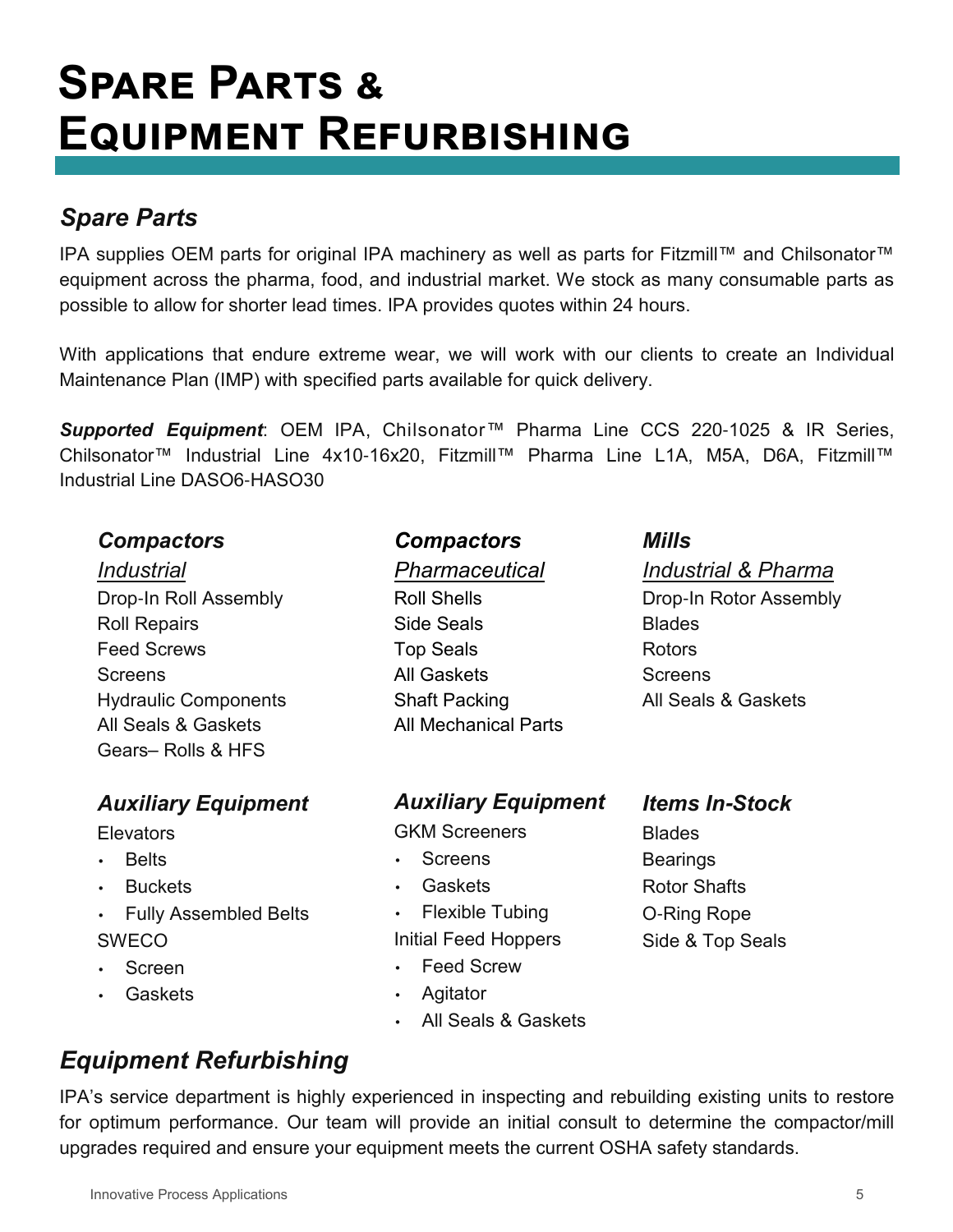# **LAB TESTING & CONTRACT MANUFACTURING**

### *Lab Testing*

IPA houses a full test lab facility to produce samples for your own lab analysis, or larger samples for your customers to evaluate.

Our testing objective: Develop the compactor settings to meet your criteria, determine the proper product characteristics, and size to a system that is ideal for your rate requirements.

#### *Contract Manufacturing*

— *Supporting a Niche Market* —

- IPA distinguishes itself from competitors by supporting companies with niche market requests – smaller batch sizes from as little as 50lbs to 3,000 lbs or more
- In-house roller compaction systems can accommodate initial market studies
- Capability to scale up to larger production systems for companies looking to expand production

IPA dives into the science of roll compaction and recognizes the requirements to bring a new material into the marketplace. Our complete understanding of roll compaction allows for a quick turnaround from R&D, to providing customer samples, and through



contract manufacturing. Properly adjusting various machine settings, such as feed rate, motor speeds, and roll pressure will improve flowability, density, and reduce dust, resulting in a quality final product.

Our compaction systems have multiple roll profiles available to process a wide range of materials; including, but not limited to, Alumina Trihydrate, Urea, Potassium Chloride, various plastic additives (antioxidants).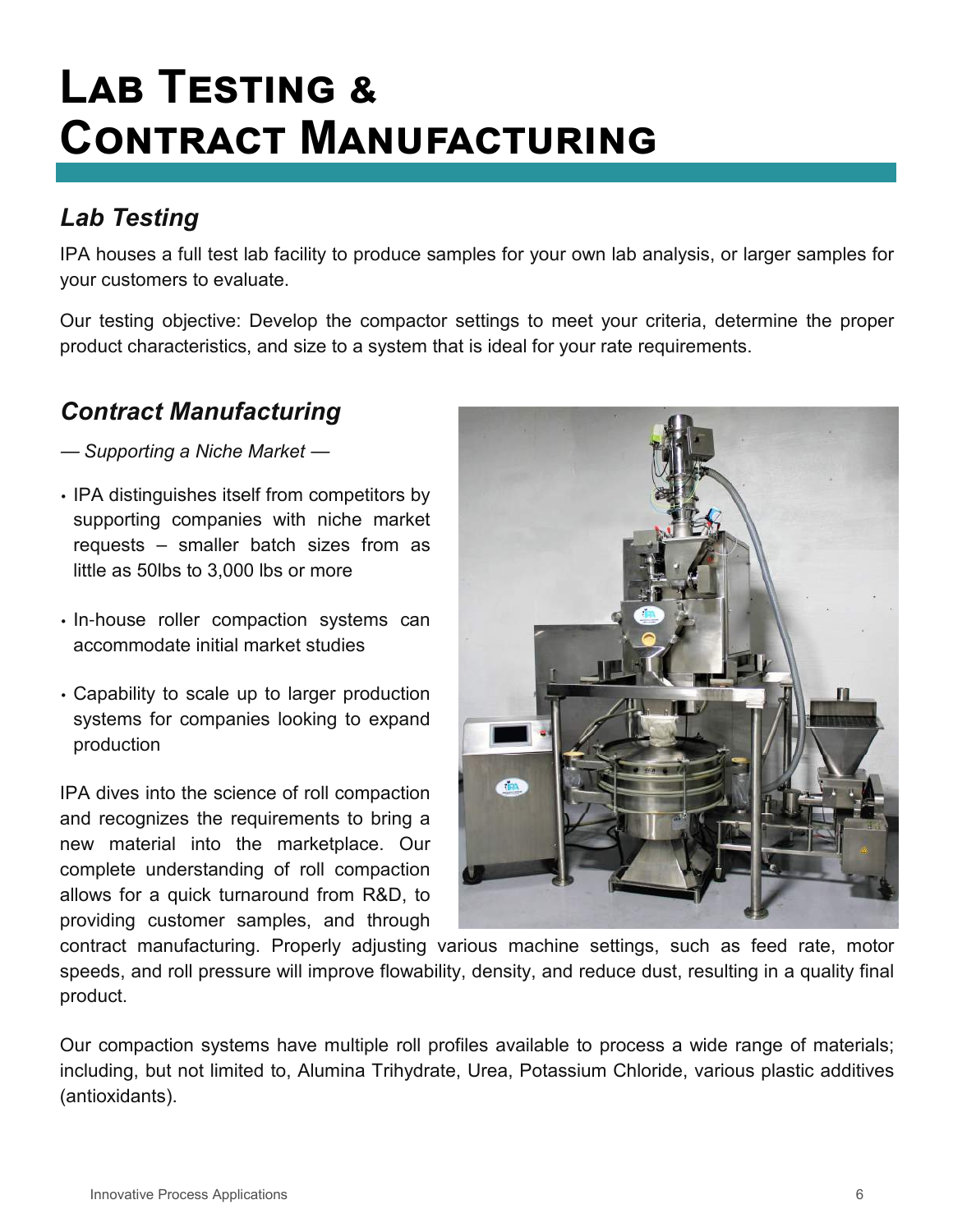# **REPRESENTATIVE ROLLER COMPACTOR WITH KEY COMPONENTS**